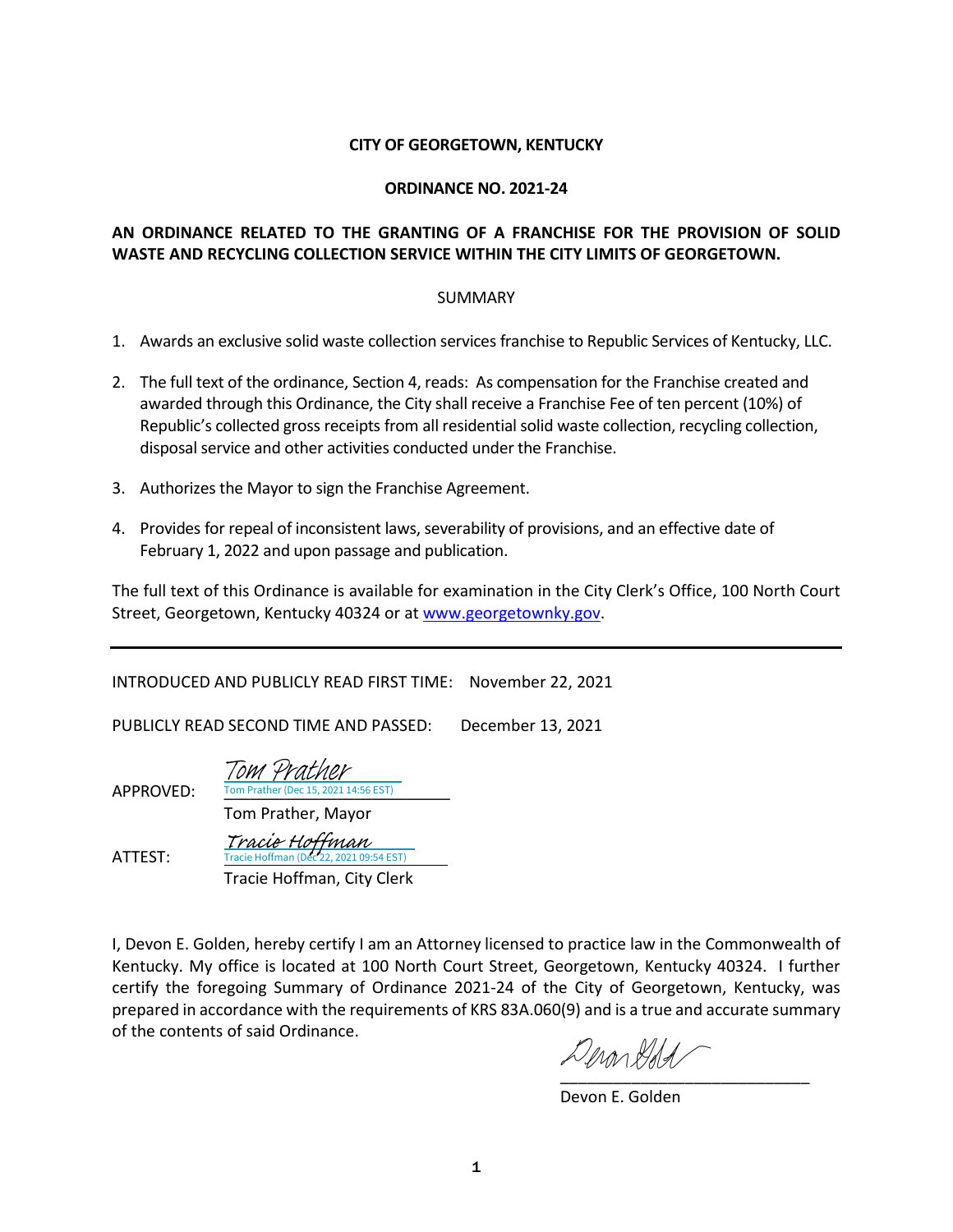### **CITY OF GEORGETOWN, KENTUCKY**

#### **ORDINANCE NO. 2021-24**

## **AN ORDINANCE RELATED TO THE GRANTING OF A FRANCHISE FOR THE PROVISION OF SOLID WASTE AND RECYCLING COLLECTION SERVICE WITHIN THE CITY LIMITS OF GEORGETOWN.**

SPONSORS: Todd Stone and Greg Hampton

WHEREAS, the Kentucky Constitution provides the authority for the City to grant franchises for the use of a city's streets and rights-of-way of the City of Georgetown; and

WHEREAS, the City of Georgetown wishes to continue facilitating the reliable, efficient provision of solid waste collection services to its citizens and public facilities; and

WHEREAS, the provision of solid waste collection service to residents and businesses within the City requires the use of streets and rights-of-way otherwise envisioned by the framers of the Constitution as requiring a franchise; and

WHEREAS, the City of Georgetown advertised for proposals for a solid waste collection service franchise; and

WHEREAS, Republic Services of Kentucky, LLC ("Republic Services") submitted a proposal, pursuant to the advertisement; and

WHEREAS, the City of Georgetown has identified and reviewed the following: (i) the future of solid waste collection related community needs and interests of the City of Georgetown and its citizens; (ii) the financial, technical and legal qualifications of Republic Services; and (iii) the adequacy of the plans that Republic Services has provided for solid waste collection in the City of Georgetown; and

WHEREAS, the City of Georgetown has determined that Republic Services has the legal, financial and technical ability to effectuate its solid waste collection service franchise proposal; and

WHEREAS, the City of Georgetown has determined that Republic Services' solid waste collection service franchise proposal, and the terms of the franchise agreement negotiated therefrom, meets the solid waste collection related community needs and interests of the City of Georgetown and its citizens;

NOW, THEREFORE, BE IT ORDAINED BY THE CITY OF GEORGETOWN, KENTUCKY, AS FOLLOWS: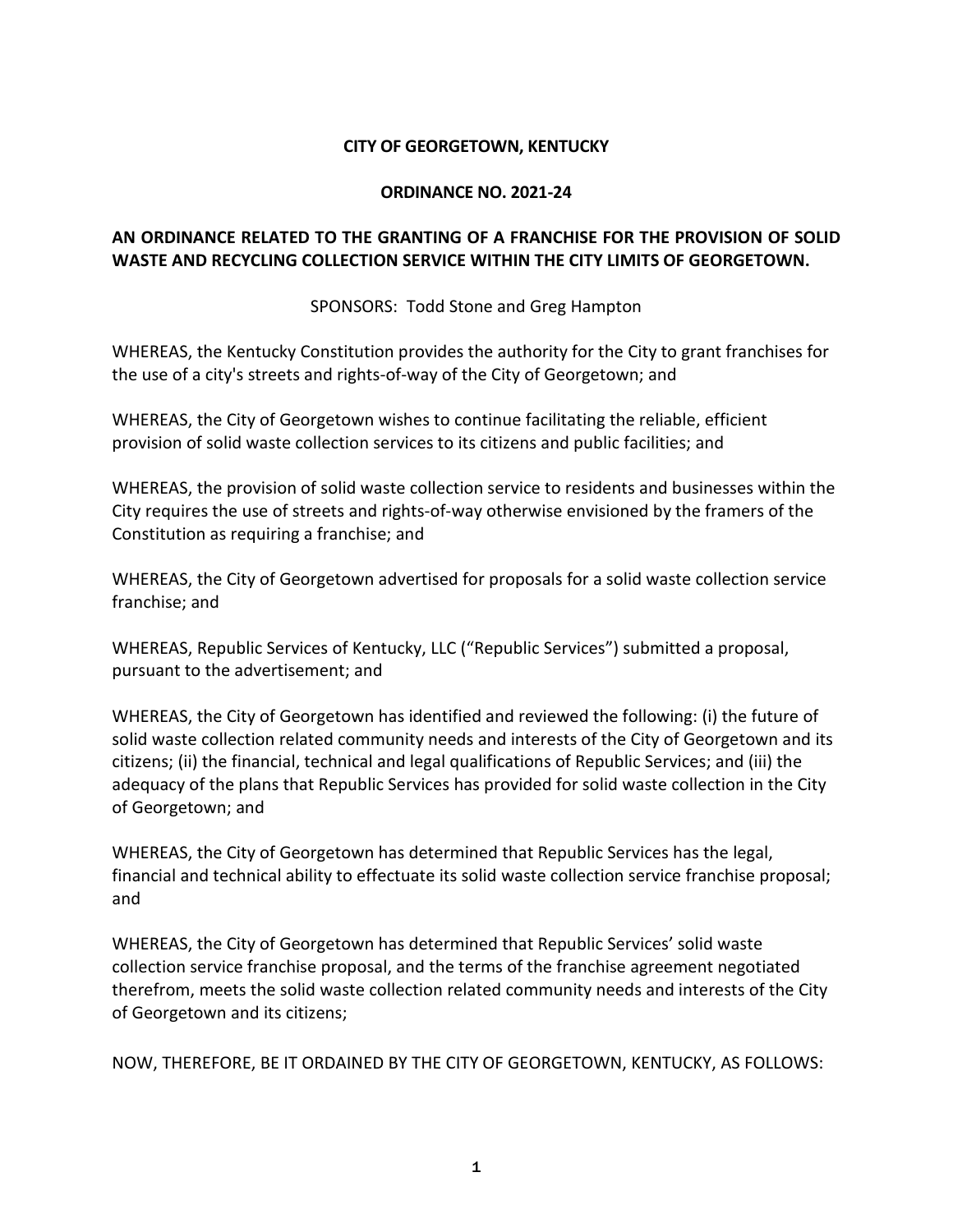Section 1. That an exclusive solid waste collection services franchise be created and hereby is awarded to Republic Services for the provision of said services in Georgetown city limits.

Section 2. That the Mayor shall be, and hereby is, authorized and directed to execute a franchise agreement consistent with the terms and conditions established in the duly advertised Request for Proposals and/or negotiated between the Parties. The franchise agreement is attached hereto as Exhibit "A" ("Franchise Agreement").

Section 3. The Franchise Agreement granted to and acquired Republic Services, under which Republic Services will provide such solid waste collection service, will expire by its terms on January 31, 2027 unless lawfully renewed pursuant to the terms of the Franchise Agreement.

Section 4. As compensation for the Franchise created and awarded through this Ordinance, the City shall receive a Franchise Fee of ten percent (10%) of Republic's collected gross receipts from all residential solid waste collection, recycling collection, disposal service and other activities conducted under the Franchise.

Section 5. That the statements set forth in the Preamble to this ordinance are hereby incorporated in this ordinance by reference, the same as if set forth at length herein.

Section 6. All prior ordinances, municipal orders, or policies or parts thereof in conflict herewith, are to the extent of such conflict, hereby repealed.

Section 7. If any section, subsection, sentence, clause, phrase, or portion of this ordinance is for any reason held invalid or unlawful by a court of competent jurisdiction, such portion shall be deemed a separate, distinct and independent provision and such holding shall not affect the validity of the remaining portions hereof.

Section 8. This Ordinance shall become effective on February 1, 2022 and upon passage and publication.

PUBLICLY INTRODUCED AND READ FIRST TIME: November 22, 2021

PUBLICLY READ SECOND TIME AND PASSED: December 13, 2021

APPROVED: Tom Prather (Dec 15, 2021 14:56 EST) Tom Prather

Tom Prather, Mayor

**ATTEST:** Tracie Hoffman (Dec 22, 2021 09:54 EST) Tracie Hoffman<br>Tracie Hoffman (Dec 22, 2021 09:54 EST)

Tracie Hoffman, City Clerk